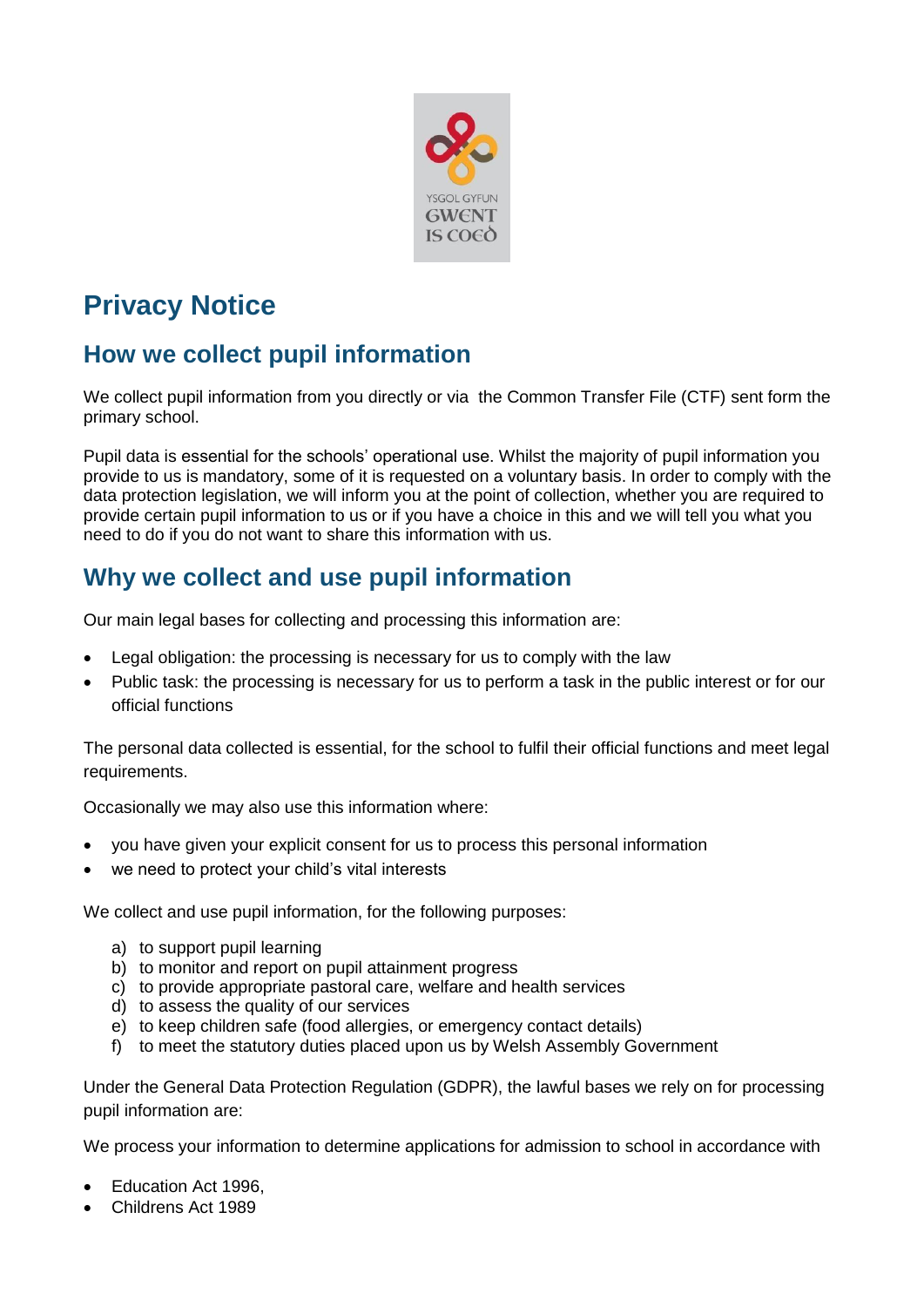# **The categories of pupil information that we process:**

- Personal details such as name, address, date of birth, child/young person identifiers and contact details for parents and guardians;
- Information on any special educational needs:
- Information on performance in internal and national assessments and examinations:
- Information on the ethnic origin and national identity of children and young people (this is used only to prepare summary statistical analyses);
- Details about children's and young people's immigration status (this is used only to prepare summary statistical analyses);
- Medical information needed to keep children and young people safe while in our care
- Information on attendance and any disciplinary action taken;
- Information about the involvement of social services with individual children and young people where this is needed for the care of the child/young person

### **How we store pupil data**

To ensure our pupil information is kept safe we have the following controls/limitations in place:

- the information will not be used for any purpose other than those stated in this notice
- the information will be held within secure systems/locations, with appropriate levels of security, that comply with relevant data protection legislation
- the information will only be shared for lawful purposes and with an appropriate level of security that complies with relevant data protection legislation
- the information will only be held for the periods agreed in Newport City Council's Retention Schedule, after which it will be destroyed. The Retention Schedule is available on request
- the information will be held, used and shared in accordance with the Data Protection Act 2018 and the General Data Protection Regulation.

## **Who we share pupil information with**

We routinely share pupil information with:

- **Newport City Council**
- The Education Achievement Service (EAS)
- Aneurin Bevan University Health Board (school health checks)
- **Welsh Assembly Government**
- **The Department for Education**
- ParentPay
- **SIMS**
- GL Assessment
- **Evolve**
- **Residential Outdoor Education Centres**
- **•** Colorfoto
- **SRS**
- **Teachers to Parents**
- HWB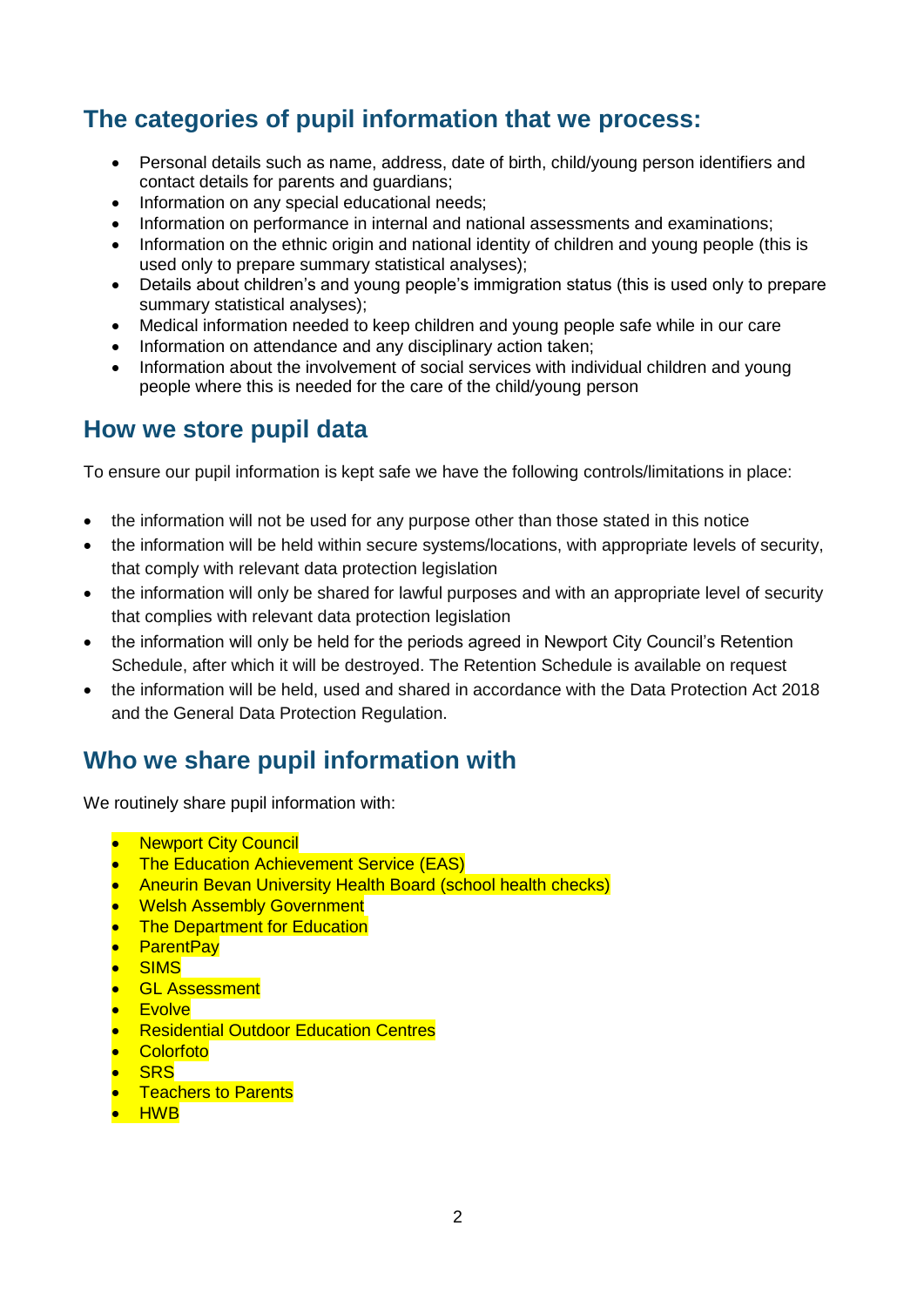# **Why we share pupil information**

We do not share information about our pupils with anyone without consent unless the law and our policies allow us to do so. When you give your consent for your child's information to be held and/or shared for any purpose, you can withdraw that consent at any time, by contacting the Data Protection Officer named below.

We are required, by law, to pass certain information about our pupils to Newport City Council and Welsh Government. Welsh Government will only provide data for a specific purpose and for a limited time period, after which the organisation must confirm that it has been destroyed. Any analysis produced must follow Welsh government disclosure rules to ensure that individual pupils cannot be identified. For research purposes wider than education, Welsh Government will use techniques that ensure the data are anonymised before any research takes place. Sharing of anonymised data is outside of the GDPR.

## **How long is the information kept?**

The data will be kept until the pupil's 25th birthday or for the duration of the criteria which underpin the statutory regulation. After this point the data will be securely destroyed or may be anonymised in line with best practices and used only for statistical and research purposes.

### **Requesting access to your personal data**

The Data Protection Act gives you a number of rights. Please note that not all of these rights are absolute and we will need to consider your request upon receipt. If you would like to do this, please contact the school on the contact details below.

You have the right to request:

- to have your data rectified if it is inaccurate or incomplete;
- to have your data erased;
- to restrict the processing of your data;
- to exercise your right to data portability;
- to object to the processing for the purposes of direct marketing, profiling and automated decision making.

### **Withdrawal of consent and the right to lodge a complaint**

If we are relying on your consent to process your data, you have the right to withdraw your consent to this processing at any point. If you are unhappy with the way the school is using your data, you have the right to complain to us.

If you would like to do this, please contact the school on the contact details below.

If you are not content with the subsequent outcome of your complaint, you may apply directly to the Information Commissioner for a decision. Generally, the ICO cannot make a decision unless you have exhausted our complaints procedure. The Information Commissioner can be contacted at:

The Information Commissioners Office, Wycliffe House, Water Lane,